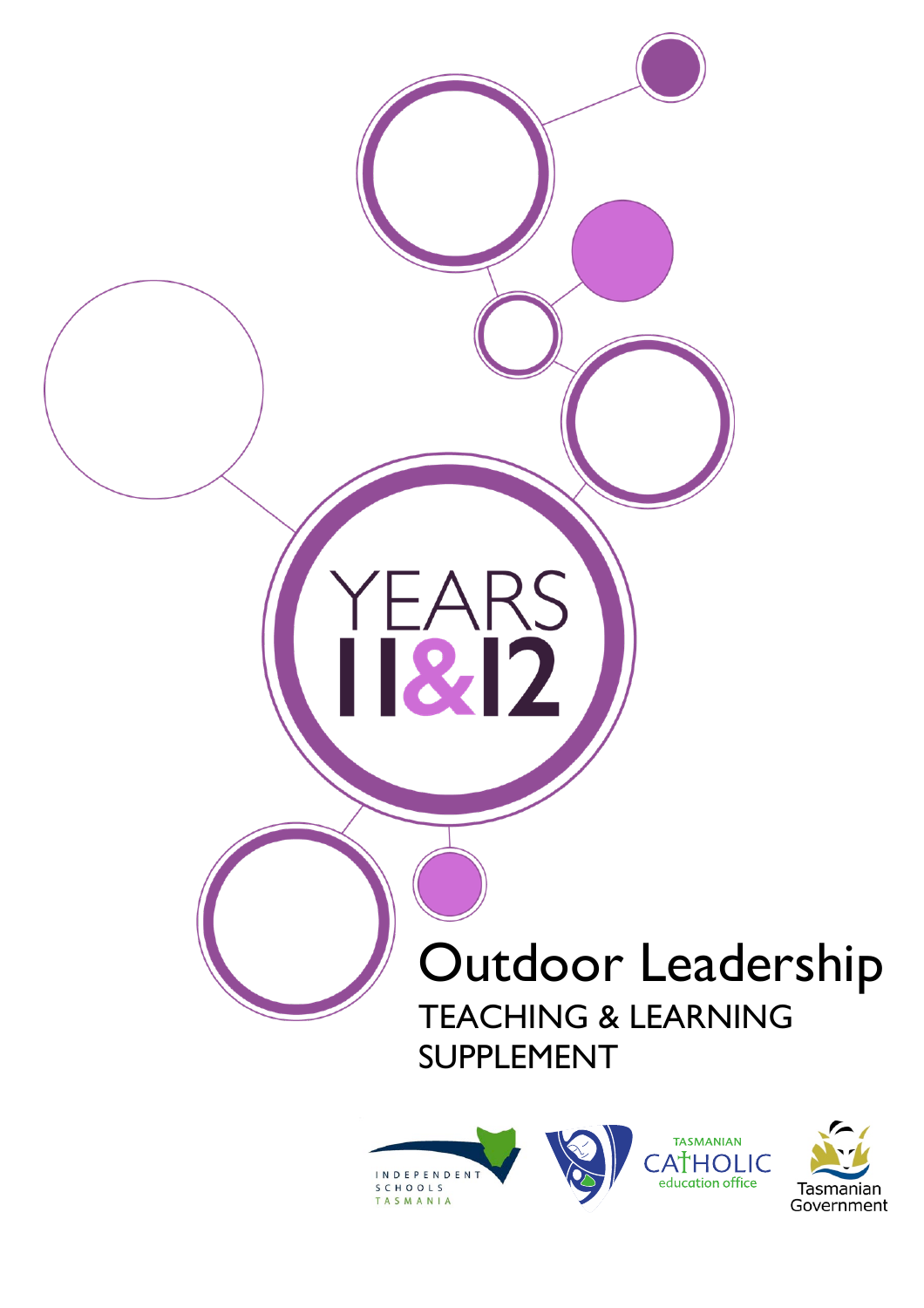# Teaching and Learning Supplement **Outdoor Leadership (OXP315118)**

# **ADVICE TO TEACHERS**

This document helps to describe the nature and sequence of teaching and learning necessary for students to demonstrate achievement of course outcomes.

It suggests appropriate learning activities to enable students to develop the knowledge and skills identified in the course outcome statements.

Tasks should provide a variety and the mix of tasks should reflect the fact that different types of tasks suit different knowledge and skills, and different learning styles. Tasks do not have to be lengthy to make a decision about student demonstration of achievement of an outcome.

# **COURSE SPECIFIC ADVICE**

This Teaching and Learning Supplement for Outdoor Leadership Level 3 must be read in conjunction with the Outdoor Leadership Level 3 course document. It contains advice to assist teachers delivering the course and can be modified as required. This Teaching and Learning Supplement is designed to support teachers new to or returning to teaching this course.

Outdoor Leadership is a level 3 course in the Outdoor Learning group of the Health and Physical Education (HPE) suite of courses. Outdoor Learning provides a range of experiences that engage and develop learners in a holistic way. The area of Outdoor Learning provides opportunities for learners to participate in active citizenship and contribute to the wider community.

Outdoor Leadership is designed to develop learners' ability to interact effectively with others and increase their aptitude for leadership within the context of outdoor activities.

Central to this course are the following elements:

- · leadership
- · personal development
- · social and interpersonal development
- · skills and technical knowledge
- · the environment.

These elements shape the way in which learners will:

- · experience and learn leadership theories and practices
- · manage and influence groups to work collaboratively
- · develop effective communication
- · develop problem solving strategies when planning and conducting group activities
- · develop effective decision-making processes
- · apply safety practices in outdoor-based adventure activity environments.

Learners undertaking Outdoor Leadership will examine multiple facets of skilled leadership in an outdoor context. Learners will apply theoretical concepts and further develop their practical leadership skills by participation in a range of learner-lead recreational activities.

The course will be delivered through connected theory and practical components. The strong link between these aspects of the course allows learners to develop knowledge and understanding and skills in a holistic way. Learners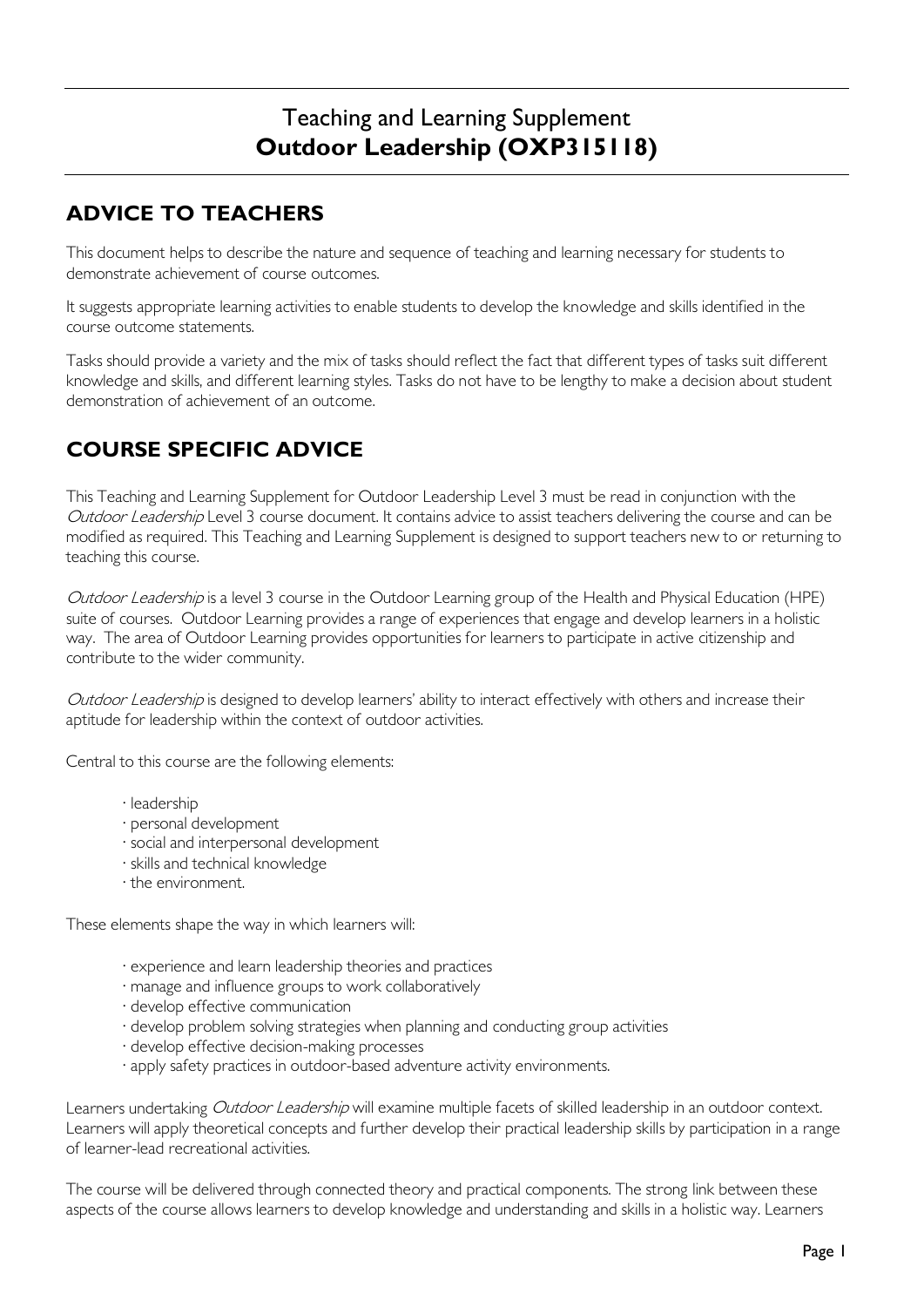will build a personal electronic folio by gathering resources and recording evidence of their work, experiences, and reflections during the year of study.

A time ratio of at least one third (approximately 50 hours) practical to two-thirds (approximately 100 hours) theory will be maintained. Providers must allow adequate time to introduce and ensure understanding of the content topics, enable learners to undertake investigative research and allow them to plan, manage and lead practical adventure activities in outdoor situations.

# **SEQUENCE OF CONTENT**

Outdoor Leadership, Level 3 consists of six (6) units of study. All units are compulsory.

UNIT 1 - PLANNING FOR OUTDOOR ACTIVITIES UNIT 2 - LEADERSHIP THEORY UNIT 3 - GROUP MANAGEMENT UNIT 4 - ECOLOGICAL SUSTAINABILITY OF OUTDOOR ADVENTURE ACTIVITIES UNIT 5 - HUMAN–NATURE RELATIONSHIPS UNIT 6 - INDIVIDUAL OUTDOOR LEADERSHIP PROJECT

The order in which Units 1–5 are delivered is not prescribed. It is strongly recommended that all learners either lead or participate in at least one overnight expedition during Unit 6.

# **TEACHING AND LEARNING**

## **Unit 1 Planning for Outdoor Activities (suggested 25 hours)**

Learners consider important factors involved in planning for outdoor activities, particularly processes and accepted practice that supports safe participation in adventure based recreational activities.

The unit examines key topics including:

activity structure and time management, planning, logistics, safety, communication, venue considerations, weather, navigation, risk management, emergency procedures, and health and wellbeing from a leadership perspective.

This unit has the potential to absorb a disproportionate amount of time. Much of the topic can be covered through discussion, observation, review and in the field. Many teachers would apply around four- six weeks to introduce the concepts. Contextual work would follow in the field

#### Suggested resource:

Martin, B; Breunig, M; Wagstaff, M; and Goldenberg, M; 2017, Outdoor Leadership – Theory and Practice, 2nd edition, Human Kinetics.

#### *Examples of learning activities*

Learners:

work in small groups to create a checklist for upcoming activity using the GOPREPARE Model. Share, compare and discuss group ideas and contributions as the whole group integrate their work to form a class checklist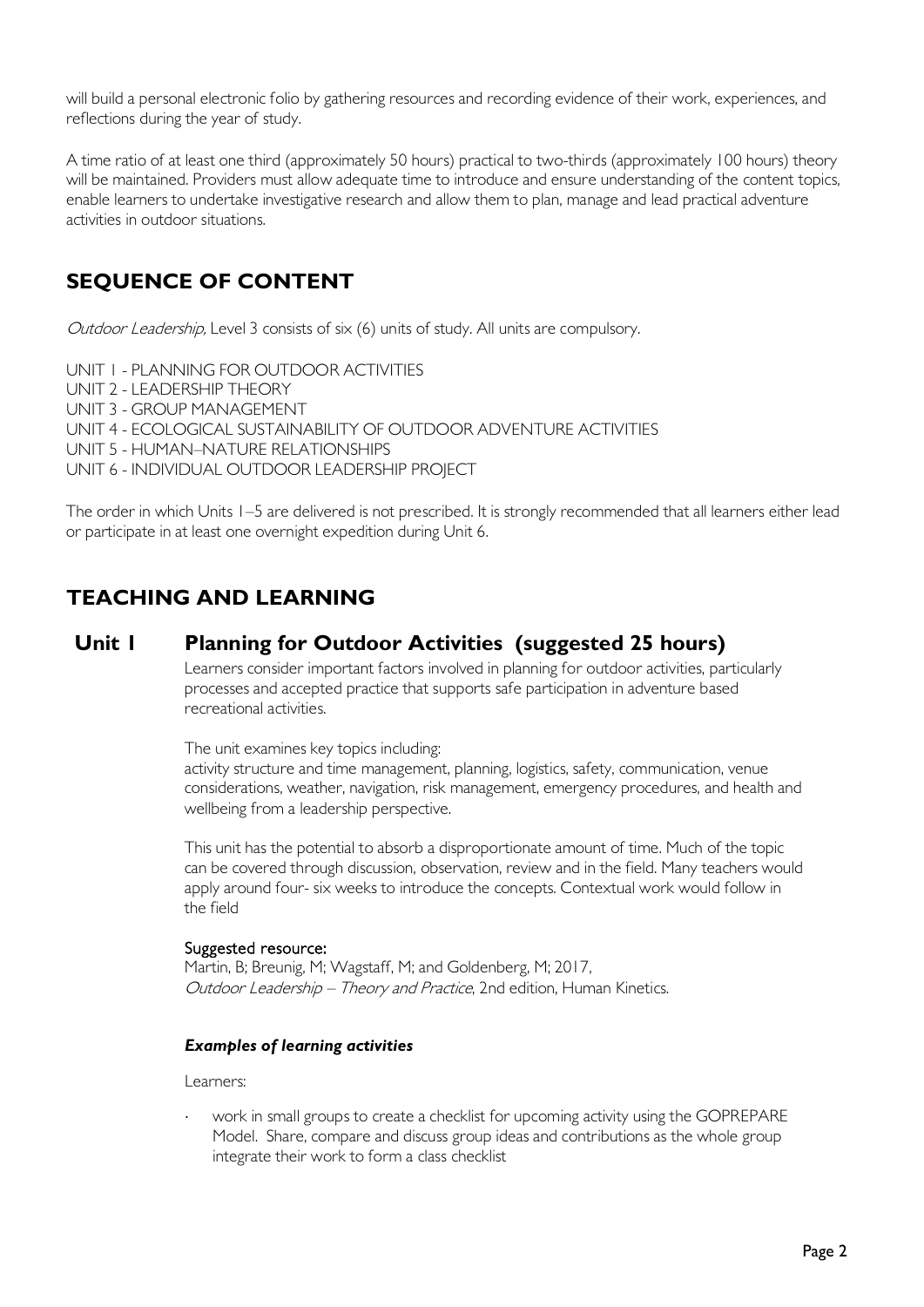- work in small groups to address a critical thinking exercise "What key elements should we review through the post activity Reflection process ? The feedback from groups can then inform a wider class discussion
- work in pairs to contribute ideas to a [Post –it Parade](http://www.queensu.ca/teachingandlearning/modules/active/12_exmples_of_active_learning_activities.html) as the group review a recent teacher lead class activity against Unit 1 subtopics covered in class. Different coloured notes align to the categories for review : a) Comments b) Observations or c) Questions - and learners record their statements before positing them to the relevant area/summary sheet [a), b) and c] with under subcategories sorting their contributions into Plus/Minus/Interesting . The collated responses can be used in various ways – e.g. summarised and shared, unpacked as a small/full group, or divided for small groups to review and give brief reports
- reflect on a provided statement ( eg. "In terms of Leadership style how might a person's most natural or preferred attributes impact their activity choices and planning decisions/") before posting a comment in a group online Forum by the end of the week. The following week they must read others posts, choose and respond to at least 3 peer comments or threads
- work together in a small group on a round table. The groups spend a maximum of 5 minutes where each person takes as turn to contributes a consideration for each of 3 planning focus areas (e.g. 1. safety, 2. weather and 3. risk management) and each learner keeps a summary recording their collective work. Following this activity learner's work individually to build on the information to create a digital product ( e.g. [Prezi,](https://prezi.com/) [Sparkol,](https://www.sparkol.com/en/) etc.) summarizing considerations for leaders on the areas of focus
- attend a guest speaker session where they listen, take notes and ask questions of a local Guest speaker (e.g. external guiding business, Parks and wildlife or similar, ) who is asked to provide a group presentation on the significance of/how their organisation take actions to address the 9 subtopics/dot points in Unit 1 in managing their overall approach to providing outdoor learning experiences
- work individually on a 10 minute challenge you have 10 minutes create a written response to the question "outline possible issues and emergency procedures that may need to be addressed during planning for a high school group of 8 doing a 3 hour bushwalk or MTB trip"
- ∙ engage in a research and reporting contest, "The Weather Prophecy", where 2 teams of 3 go head to head on each scenario. The scenario for competing groups is generated by a teacher random draw of cards from 3 categories – activity, venue, date of event. Teams have 20 minutes to use the BOM website to interpret weather maps and create a summary report outlining likely weather based issues, cues to monitor in the field and other relevant considerations for your activity. At the 15 minute mark teacher draws 2 cards for each group of 6 from an "unanticipated weather event" pile and there is a further 10 minutes added to the deadline for teams to include implications and strategies for dealing with these previously unexpected events into their report. Opposing teams finalise the activity by putting their reports side by side for comparison, judging and comments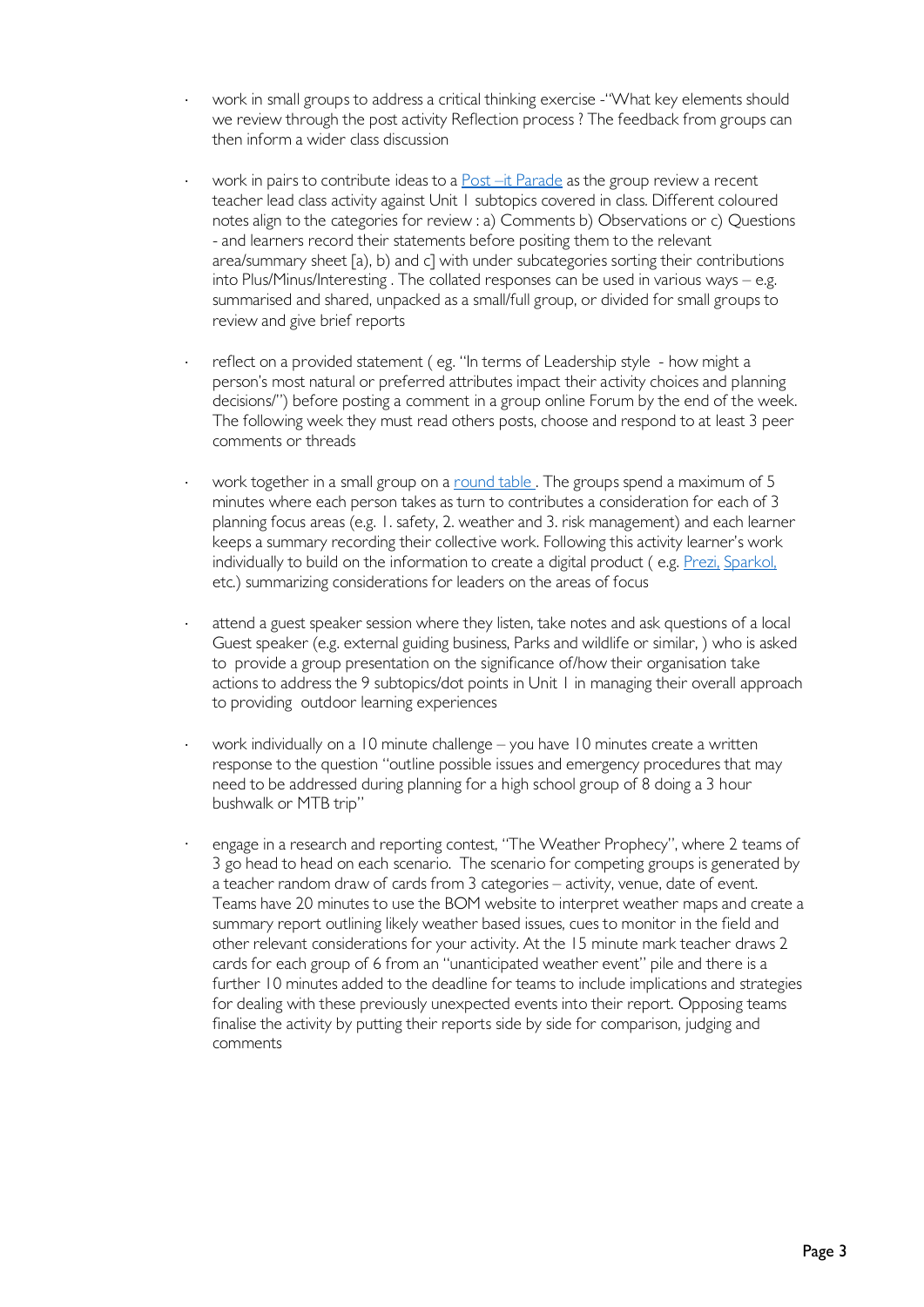# **Unit 2 Leadership Theory (suggested 25 hours)**

Learners consider accepted theories of leadership and their application in typical outdoor adventure settings and situations.

#### This unit explores:

the role of the leader during outdoor adventure activities, attributes of effective leaders, leadership theories and styles, group and task oriented leadership, equity issues in leadership, decision making, and techniques for reflection and review of outdoor adventure activities.

It is important to emphasise to students the difference between leadership theories, leadership styles and decision making models. Leadership theories assist the leader in choosing the most appropriate style of leadership when approaching a particular situation. They are not used to assist the leader in making general decisions such as whether to take a side trip up a mountain or whether to continue hiking or set up camp. Tuckman's theory of group development is not a leadership theory.

#### *Examples of learning activities:*

- work individually to summarise in 5 minutes or less the attributes of effective leaders. Use this to create a class list by "share one" rotation around the room until everyone is tapped out. Teacher/learners attempt to group attributes by colour coding or symbol using categories from Unit 2
- work both individually and collaboratively using a ligsaw model to build understanding of Leadership theories
- write a 1- [Minute paper](http://www.queensu.ca/teachingandlearning/modules/active/12_exmples_of_active_learning_activities.html) on the leadership theory selected by the teacher. This activity can be repeated several times. ( eg "what makes a good leader?, what are the implications of group gender/ ability/ experience on leaders?, etc.)
- work in small groups on a range of provided scenarios applying leadership theory to field based examples groups review, discuss alternatives, comment on best ways to manage the situation. This may extend to a point where groups or individuals develop their own scenarios and provide a suitable review comment/ summary
- compete a group text reading and reflect on the concept of Leadership power this part fo the activity maybe followed up by a whole class discussion or online forum
- have 10 minutes to create a dot point plan for an essay titled "Equity issues in leadership" – on completion share and compare with a partner and discuss
- demonstrate their capacity for on the spot decision making and application of topics covered in class via randomly drawn challenge scenarios – this might be varied thrugh several sessions or part of sessions by having small groups or individual challenges/responses. This format (draw a scenario and respond connecting approaches supported by theory and course work to hypothetical field situations) has potential and flexibility to be used in many ways. It might grow into a class challenge (teams or individual), a periodic end of lesson activity or even as a way of evaluating actual field activities. Learning may be supported by peer point allocation (score response out of 10), adding clarifying questions, or giving learners overnight to prepare their response.
- Have 15 minutes to create a product which contains a selection of 4-6 nature based images that convey aspects of good leadership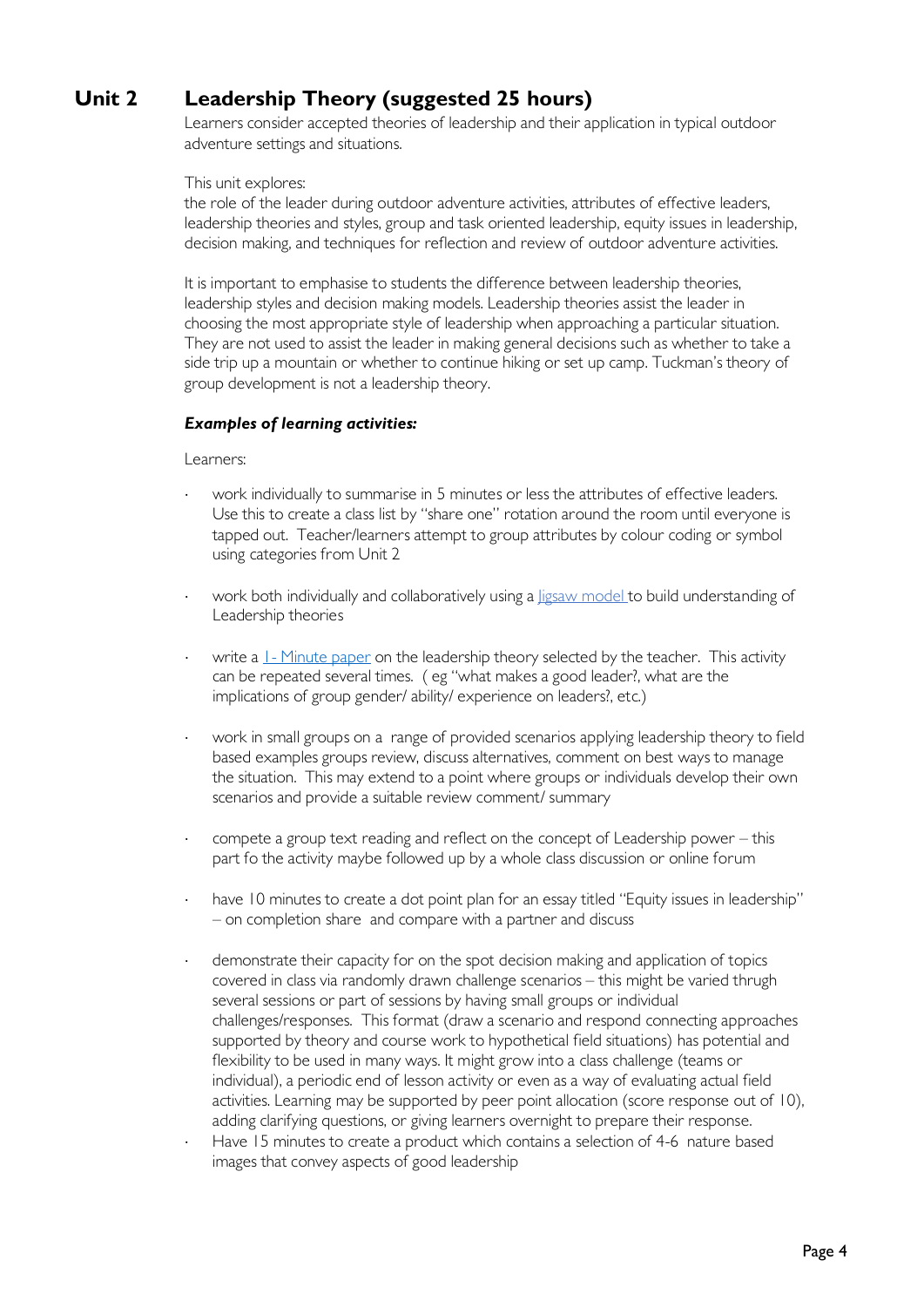- work individually to complete a short Personal reflection on the leadership approach and attributes used by the teacher following a practical session or activity. Learneres then work with a partner through 3 cycles of pairs to share and compare observations with 3 other people. The teacher may wish to use some form of whole class summary, feedback or discussion to collate and explore the responses
- participate in a small group discussion to unpack Criteria 3 of the course. This might be guided by a set of provided discussion or trigger questions– e.g. What is the difference between leadership qualities and leadership approaches? What do we mean by leadership style, attributes or skills? How are intent, decision making and judgement linked for leaders?

## **Unit 3 Group Management (suggested 25 hours)**

Learners consider critical aspects, strategies and techniques used in leading and managing groups.

This unit covers topics including individual and group needs, stages of group formation, managing conflict, and communication.

Work in the Group Management unit explores the way that people behave and interact in a group environment, including reasons for observed behaviours and how a leader can best facilitate positive group dynamics in outdoor adventure activities. Leaders should be able to identify the stages of group formation, know how to facilitate transition through the stages, and be able to link leadership styles to stages of group development. An understanding of conflict, including conflict resolution techniques should be addressed. Learners will need to examine communication, in particular communication between a leader and participants. Leaders should be able to communicate effectively and be able to enhance communication between group members.

#### Suggested resource:

Martin, B; Breunig, M; Wagstaff, M; and Goldenberg, M; 2017, Outdoor Leadership – Theory and Practice, 2<sup>nd</sup> edition, Human Kinetics.

#### *Examples of learning activities:*

- have 20 minutes to research and 5 minutes to share what they have learned about Maslow's Hierachy of Needs. Follow up with a class or small group discussion on how this might be relevant and applied to outdoor activities
- complete set prior reading task on Group needs vs Tasks needs before the session. Commence the class by random group allocation and immediately engaging in small group sharing and discussion before collating feedback and comment from the whole class
- work individually or in pairs to produce an info graphic demonstrating the processes of Tuckman's stages of group formation. This product could have supporting documentation or be trigger for a more detailed presentation or discussion
- work in small groups to generate, swap and solve their own conflict resolution scenarios. In devising the scenario the group should identify and record the likely or preferred responses they feel should be used. Following the scenario swap the groups compare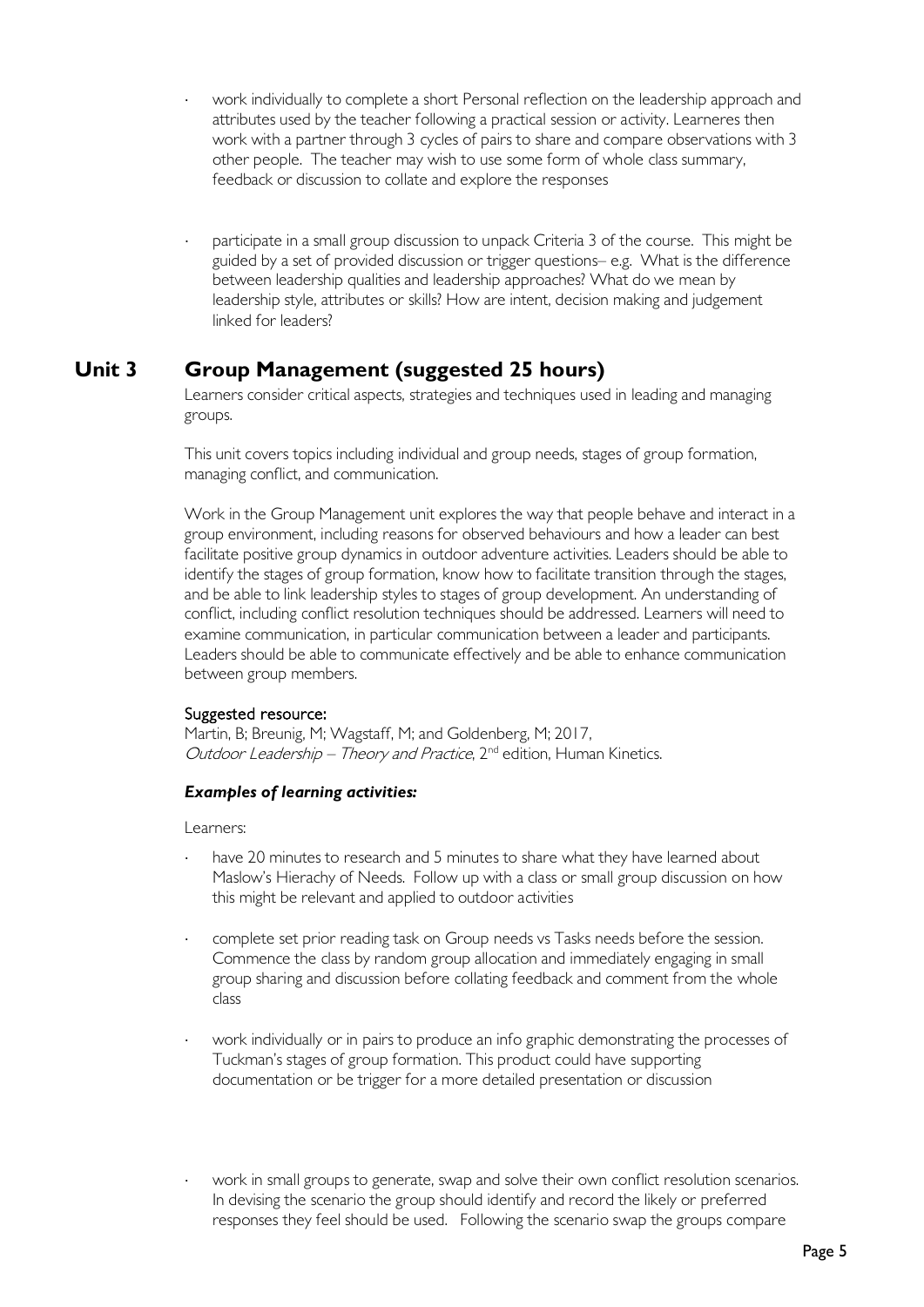their responses to each scenario and discuss key areas of congruence/difference and try to reach agreement on the best options

- work in small groups to undertake a [respond, react, reply](http://www.queensu.ca/teachingandlearning/modules/active/12_exmples_of_active_learning_activities.html) exercise on conflict resolution techniques
- find a film clip that triggers a strong response to support a written statement about tolerance and understanding the needs of others as applied to a leadership role. (e.g. [Why good leaders make you feel safe\)](https://www.ted.com/talks/simon_sinek_why_good_leaders_make_you_feel_safe/discussion?utm_source=twitter&source=twitter&utm_medium=social&utm_campaign=ios-share) The statement must include some commentary on how this might be reflected in leading an outdoor activity
- engage in a whole class discussion on a) the importance of and b)examples of leaders practicing and modelling professional and ethical behaviour
- complete a reflection following an in class assessment task (e.g. past exam question competed under exam conditions). Learners experience the process of rating work against designated course criteria (rubric, standard elements, or both). Discussion or reflection may also include review of their work quality – examining both process and product, a summary of their key takeaways from the task, and self - identification of areas for further improvement in future tasks
- compete for the prestigious class title of Trangia Master chef

## Unit 4 **Ecological Sustainability of Outdoor Adventure Activities (suggested 25 hours)**

In this unit learners examine key concepts and contemporary approaches and practices related to sustainability and management of the outdoor adventure environment.

During the unit learners examine:

current and local ecological issues, minimal impact practices, and the roles of stakeholders involved in environmental management and conservation, including private and government organizations.

Unit 4 analyses the way in which outdoor adventure activities may impact upon the natural environment. It introduces the concept of minimal impact and specific practices people can follow in order to reduce their impact whilst participating in and leading outdoor adventure activities. It includes an investigation of current issues relevant to ecological sustainability of outdoor adventure activities such as controversial development projects in natural areas or damage to natural areas due to overuse, high visitor numbers or insufficient management practices.

Learners examine the perspectives of various stakeholders who are involved in environmental management and conservation from both the private and government sectors. Work in this unit explores and connects the significance of ecological sustainability to the broader context of human-nature relationships covered in Unit 5.

#### *Examples of learning activities:*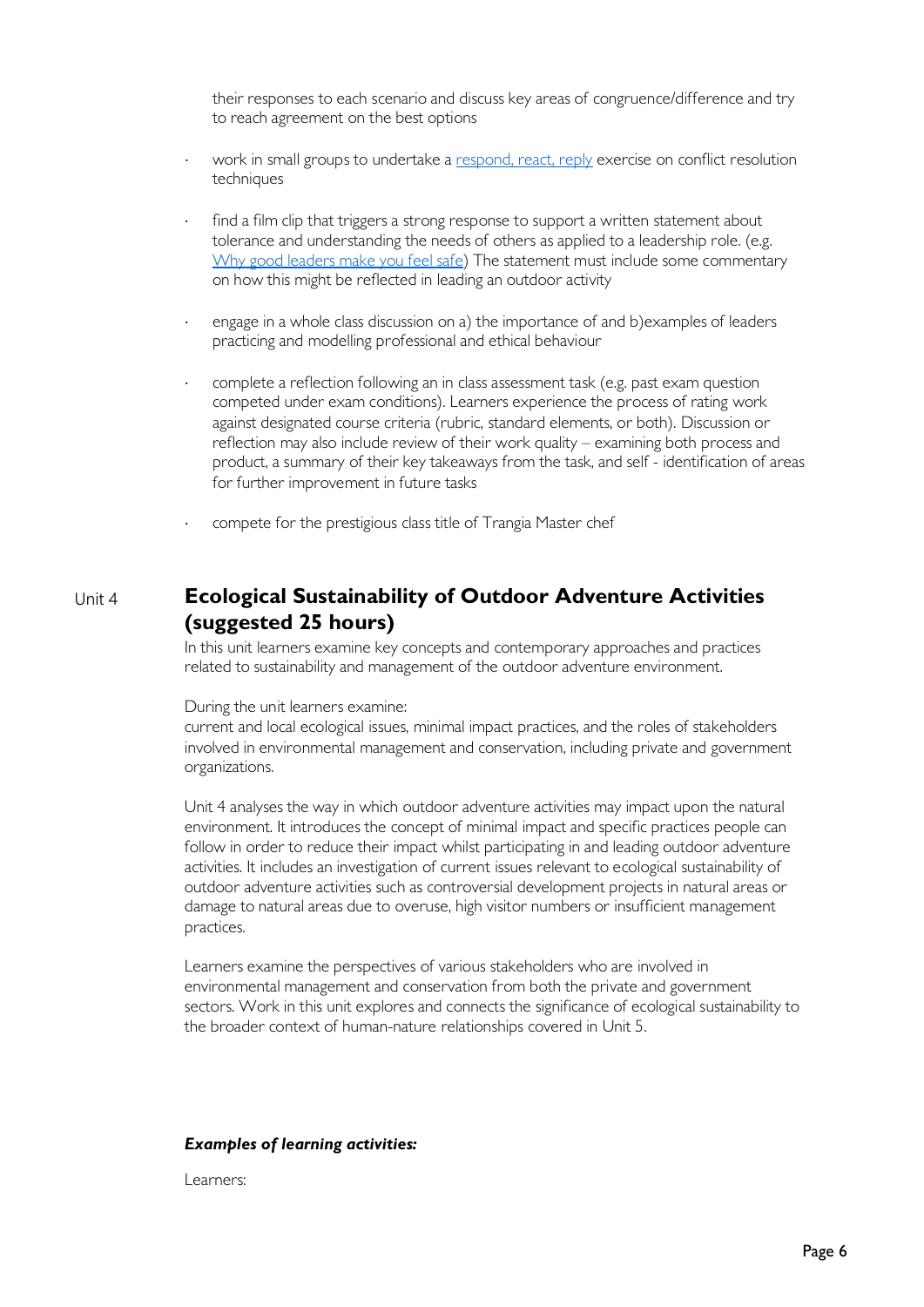- work in small groups to undertake a [Respond, React, Reply](http://www.queensu.ca/teachingandlearning/modules/active/12_exmples_of_active_learning_activities.html) activity around ecological sustainability. The trigger statement might be "access should always be open - having larger numbers of people engaged in activities which develop greater awareness and affinity for nature should be treated as a higher priority than ecological sustainability – if the experience deteriorates then management of overuse will self-regulate anyway as people will go elsewhere…"
- prepare a 3 5 minute podcast or video report of an investigation of a local outdoor recreation area or reserve looking into adherence to minimal; impact principles and practices. The images and discussion to lead towards a close of "XXX reserve – evidence of minimal impact practices – my overall score (/10)…"
- brainstorm a list of relevant stakeholders attached to a particular venue/activity. The teacher then facilitates a discussion identifying and unpacking any conservation and environmental management issues which relate to each stakeholder in turn. This might be followed up by a short reflection or written statement or an online forum post regarding a) balancing and respecting the needs of stakeholders and b) a personal opinion on the example used in class
- work with a partner to prepare an infographic that shows strategies stakeholders use to evaluate the effectiveness of environmental management approaches
- work individually to find and analyse an advertisement, article or clip that is current and high profile and which is focussed on addressing or publicising the impacts of sustainability issues on the environment
- identify, research and give a verbal report on a community environmental group
- work in small groups to undertake a 20 minute online investigation of ways respect for Tasmanian aboriginal values have/have not been duly considered in managing Tasmania's wilderness resource in a sustainable way. Groups then use the remainder of the session/next session to report back and the class collectively organise and highlight common or key issues and flag any potential actions, positive suggestions or solutions.
- ⋅ create a music and image rich presentation (encourage use of their own photography) communicating how they experience nature and connect to the natural environment

## **Unit 5 Human-Nature Relationships (suggested 25 hours)**

In this unit the focus is in considering the various levels of human nature connection and the impact this has on experiences, attitudes, values and decisions about the outdoor environment.

#### Key topics explored include:

historic and contemporary values towards natural environments, ways in which humans have experience of natural environments, human relationships with nature, and threats to wilderness areas and the potential impacts on human-nature experiences.

A significant part of Outdoor Education is to facilitate meaningful relationships with the natural environment. All people have different frameworks and backgrounds that shape their values, attitudes, beliefs, uses, and experiences of nature. Therefore, all people have different relationships with nature.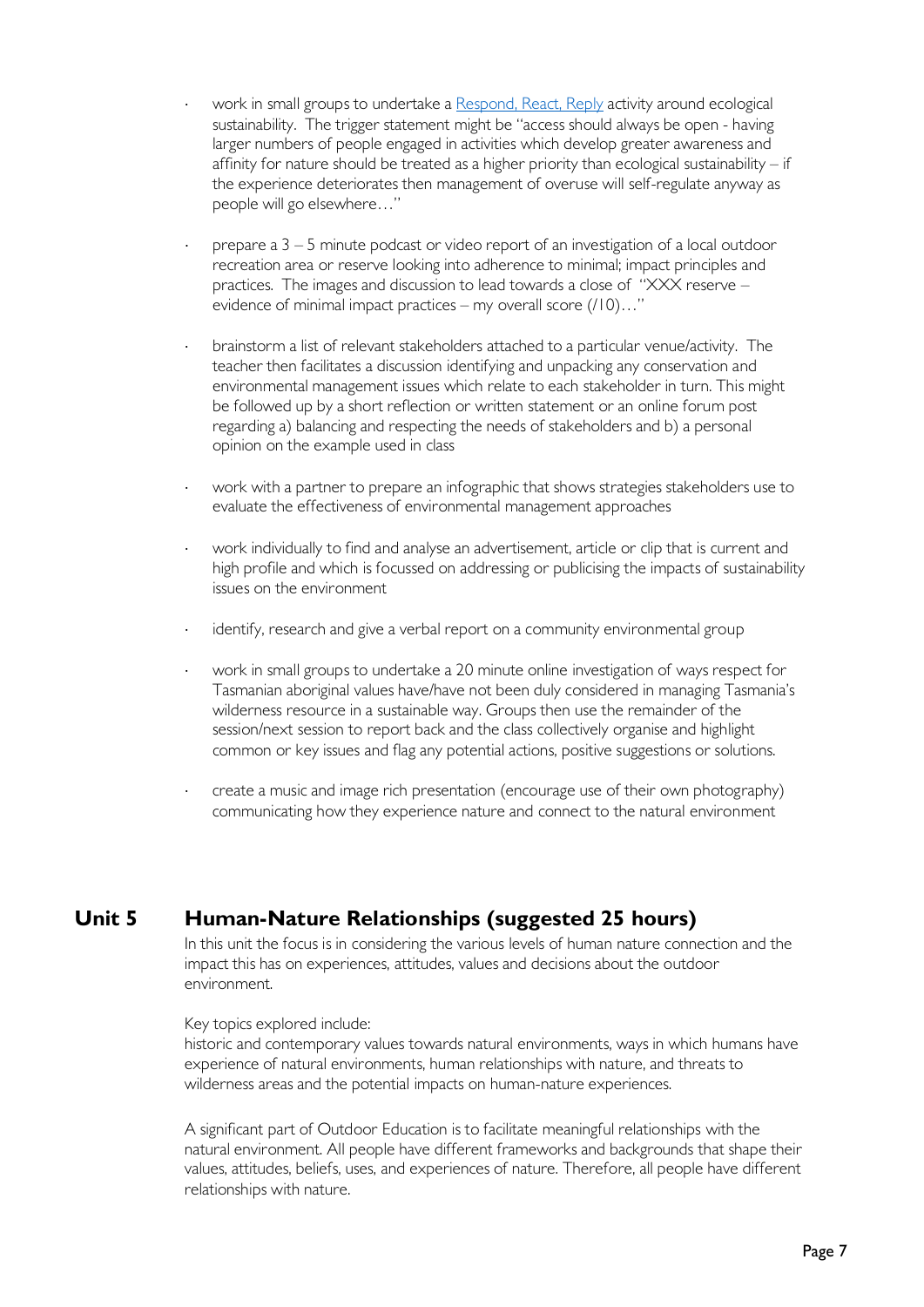Historic and contemporary values for nature should be considered in order to explore the concept of change in approaches to human-nature relationships as well as concepts of place and space.

Learners also consider environmental worldviews, the formation, ongoing history and role of National Parks and conservation groups, and wilderness areas – exploring both the importance as well as threats, both past and present.

This unit connects and builds on the concepts from unit 4 by considering aspects of both the potential impacts on human-nature experiences as well as the ways in which Outdoor Leaders can facilitate a connection to nature.

#### *Examples of learning activities:*

- work in 8 small groups to collectively examine some of the historic values of natural environments from various contexts. Each group starts at one of 8 stations with a sheet of butcher paper (one labelled for each of the subtopics mentioned in Unit 5 dot point 1 of the course document). Each group has 5 minutes to discuss and contribute at least 1 point to under the designated context topic. Groups rotate every 5 minutes and continue until all 8 stations have been visited. Groups then have 15 minutes to move around and read the finished statements on each sheet. The work from this activity can be recorded and summarised, returned to and unpacked further next session, and/or used as a scaffold to further work within the unit
- work in pairs or small groups to generate a statement of 100 words or less that accurately describes the connection between values, attitudes and beliefs
- participate in a **Quescussion** around sub topic 2 (Ways in which humans have experience of natural environments) focussed on questioning the nature and impacts of human experiences
- read, reflect and discuss the [research article](http://www.latrobe.edu.au/education/downloads/2004_conference_martin.pdf) by Dr. Peter Martin. Particularly focus on discussion around the proposed links outlined in Page 5 Figure 1 - Significant Signposts to Human Relationships With Nature. Have there been changes in the 15 years since?
- prepare and deliver a verbal presentation for a staff meeting outlining the role and significance of Outdoor Learning and Human- Nature relationships
- complete a walk and talk activity with a partner sharing personal experience and feelings as a lead into the topic "Sense of space and place". Learners take turns to do 2x10 minute stints as the speaker and listener. During each stint both partners take a short local walk and the listener remains silent while the talker shares a special place that they value, like to return to (physically or otherwise) and try to explain why they feel connected to that particular place. At the end of each stint the listener has 5 minutes to summarize what they heard and for both learners to ask/answer clarifying questions
- watch the film [The Hunter](https://www.youtube.com/watch?v=KgfB9kebFNI) (or another movie selected by the teacher). Following viewing learners post comments to the class online forum and contribute to a shared review/reflection leading into a class discussion (this activity may scaffold/lead nicely into either of the minimum work requirement tasks.)
- work individually, in pairs or as a small group to create a digital report and present it to the group. Learners research the controversial and high profile of the Lake Pedder and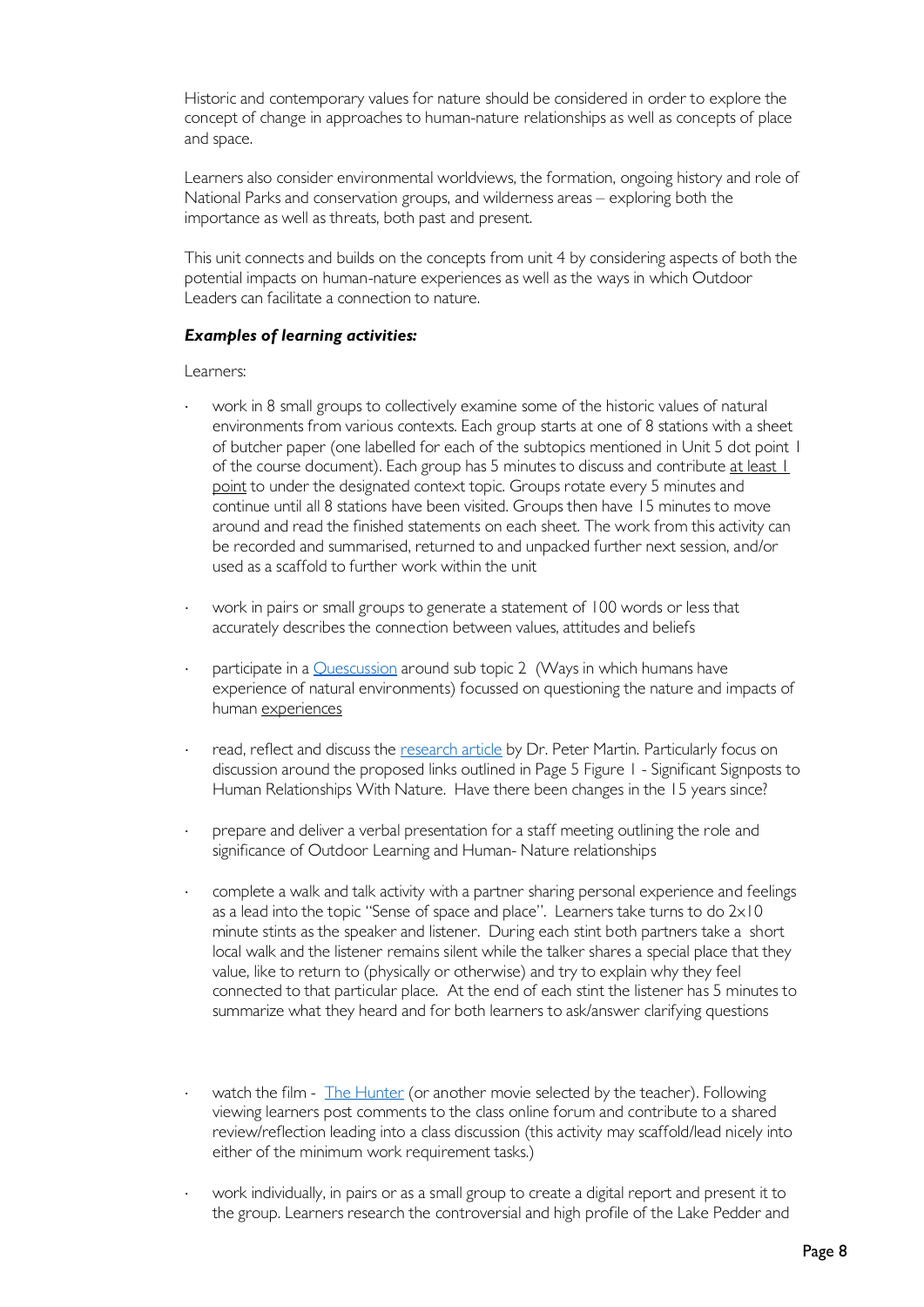[Franklin River](http://education.abc.net.au/home#!/media/521221/franklin-river-campaign) campaigns in Tasmania and the motives behind the many passionate, emotive and/or polarizing responses it triggered in stakeholders. The report should conclude by linking this example to a) other past or current conservation examples which are similar and b) the broader concept of threats to wilderness areas and the potential impact on human-nature experiences

undertake a group problem solving task and pitch their suggestions via a small group presentation to the whole class. The focus of the task is to consider future concerns and long-term management strategies for our growing number of popular or iconic destinations in Tasmania. – (e.g. Blue Derby, 3 Capes Track, Overland Track, Wineglass Bay, Cradle Mountain). This activity scaffolds Unit 5 Minimum work requirement task 1

## **Unit 6 Individual Outdoor Leadership Project (suggested 25 hours)**

As a major applied element of the course all learners must lead at least one experience and participate, support and provide feedback to their peers in other expeditions. Performing in the leadership role is a major responsibility which is critical to success in this course and provides evidence of integrating theory work covered in the other five course units.

This unit may be flexibly delivered in a range of models or combinations including spaced, intensive or culminating activities. Experiences aligned to Unit 6 will need to be suitably scaffolded with classwork and scheduling organised to provide students with the skillset required to lead outdoor activities safely.

Learners will plan, conduct, lead and report on an adventure activity. The activity may be part of a multi-day trip or a stand-alone activity. Learners must reflect on that activity in a Reflective Report, relating their experiences to concepts and theory in outdoor leadership and their personal skills, responsibilities and leadership roles.

As a guide, 15 hours should be allocated for learners to complete the planning and implementation of the activity, including the Reflective Report).

In their project learners will:

· undertake a practical leadership role in an outdoor or adventure activity

· demonstrate applied knowledge and understanding of leadership concepts

· organise photos, video footage/clips of their activity for use as evidence in the Reflective Report.

### *Examples of learning activities:*

Learners:

work individually to generate a draft plan for their project. This draft can be shared and reviewed with feedback gathered in multiple ways – (e.g. share with a partner, small group feedback and suggestions, submit to teacher, etc.) The key focus of this activity is the process of developing and refining the project plan on the basis of feedback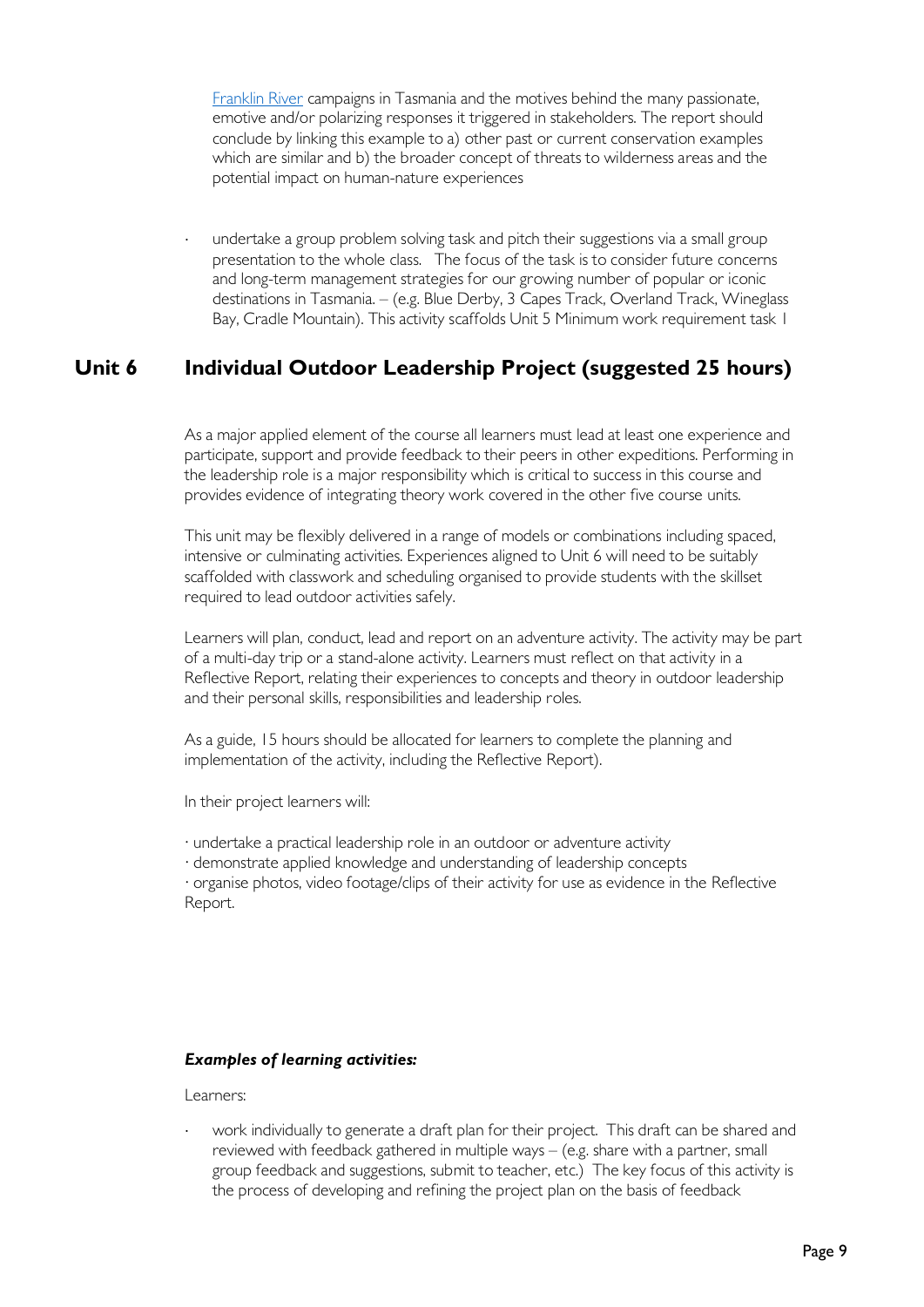- prepare and take part in a whole class session where each person reports on their progress towards planning their activity, asks any questions of the group, identifies specific areas where they need help or information. Group feedback and discussion can occur both after each learner and as a collective at the end of the session
- work in small groups to brainstorm the generic steps, timelines and processes required for planning and running an outdoor adventure activity. Groups share and discuss their work and the group work towards collating and distributing and electronic summary of the sessions work
- work individually to create a run sheet for their activity. Use a [Think-Pair-Share](http://www.uq.edu.au/teach/flipped-classroom/docs/FAB/FABThinkPairShareTipsheet.pdf) to work collaboratively to review each person's run sheet and share with the class the areas or points that they identified for adjustment, inclusion or update
- work as small group to create a list of challenging [but reasonably foreseeable] scenarios or circumstances that may impact their planned events. (What challenges might you face?) The teacher may generate subcategories to ensure balanced consideration (e.g. weather, injury, conflict within group, equipment issue, wide range of skill variation, etc.). Learners than work individually to reflect and create coping or management strategies. They then review there planning to see if there is a need to incorporate or adjust for any of the scenarios
- work individually to draft a presentation template for images or film evidence they wish to gather on their activity. This could be used to generate a list and timeline of shooting that can overlay or be included in their activity run sheet
- undertake individual reflection and summarise their thoughts in an emailed report to the teacher either/both pre and post event. The teacher could frame the focus by sending a trigger email of questions based around the specifics of the negotiated adventure activity and the profile of the learner to check/revisit class work. This may also be a supportive way to help reinforce thorough planning and safety of group members. A sort selfreflection sent within 24 hours post event would support the teacher feedback loop
- work individually to generate a digital post activity self-review report and reflection. Learners create a digital presentation post event that includes logical subcategories/ sequence, images, video footage, review, observations etc. The report should focus on evidence of leadership examples, situations, approaches and learning that took place as a result of the activity. This activity may be developed in conjunction with the Minimum work Requirement task for this unit

# **SUPPORTING STUDENT RESPONSES AND ELABORATIONS**

Through undertaking this course learners will develop an understanding of leadership theories, qualities and skill sets of a leader, and observe and practice choosing and applying various approaches in outdoor activities. Learners will develop an awareness and knowledge of the requirements and procedures for planning activities, and managing groups in outdoor activities.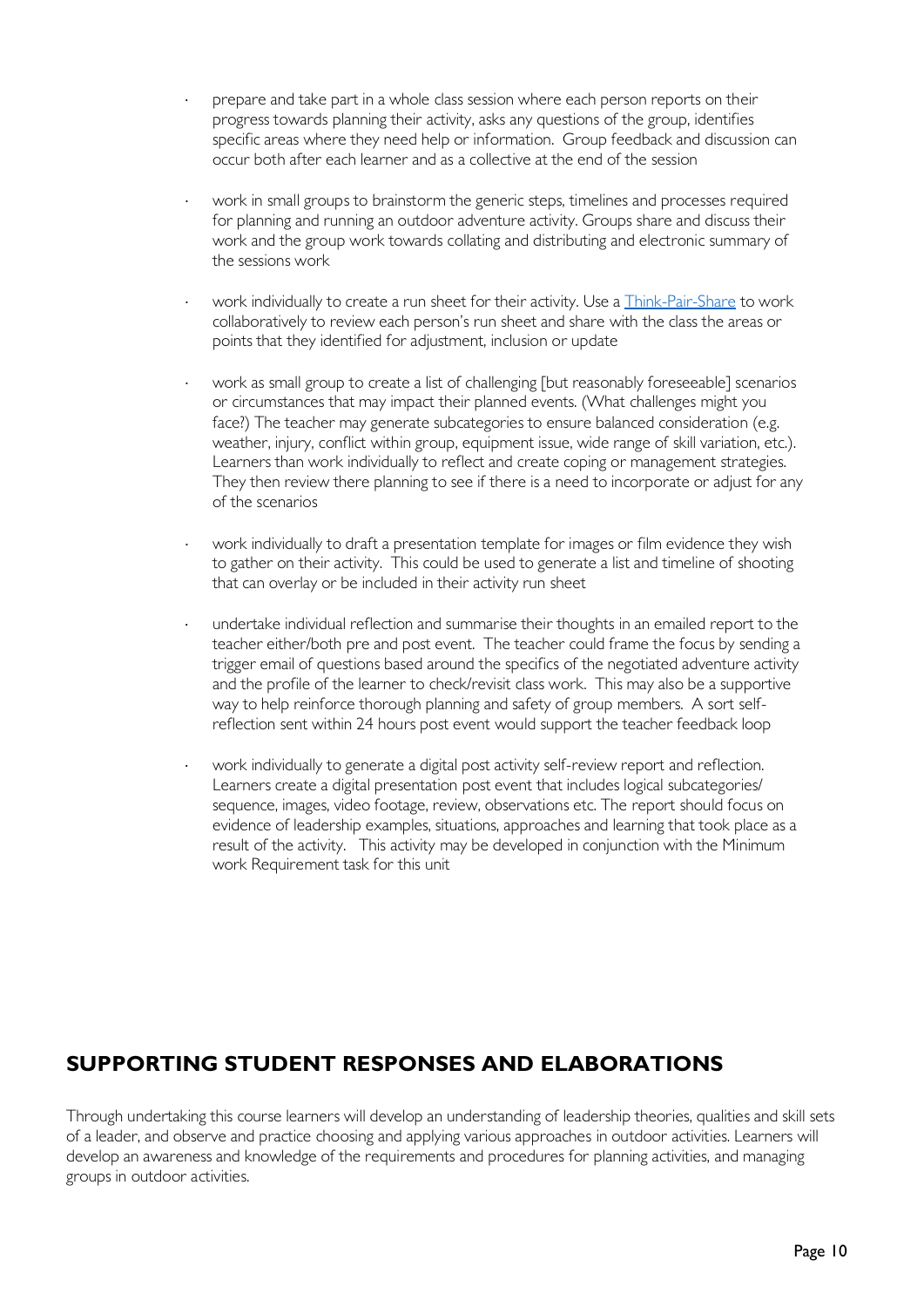Learners will be provided with opportunities to connect with, and reflect on, their own and others' relationships within a range of outdoor recreation activities (typically containing an element of adventure) including their connection with the natural environment.

Outdoor Leadership places an emphasis on applying critical and creative thinking to solve problems in response to environmental, technical and personal challenges experienced during outdoor activities. It is the only Health and Physical Education (HPE) course which is specifically targeted at developing the learner's capacity to fill a leadership role.

Teachers may find the following references helpful in aligning with current approaches to Outdoor Learning:

The Australian Curriculum Outdoor Learning - Curriculum Connections <https://www.australiancurriculum.edu.au/resources/curriculum-connections/portfolios/outdoor-learning/>

Outdoor Education Australia – Curriculum Guidelines <https://outdooreducationaustralia.org.au/education/curriculum-guidelines/>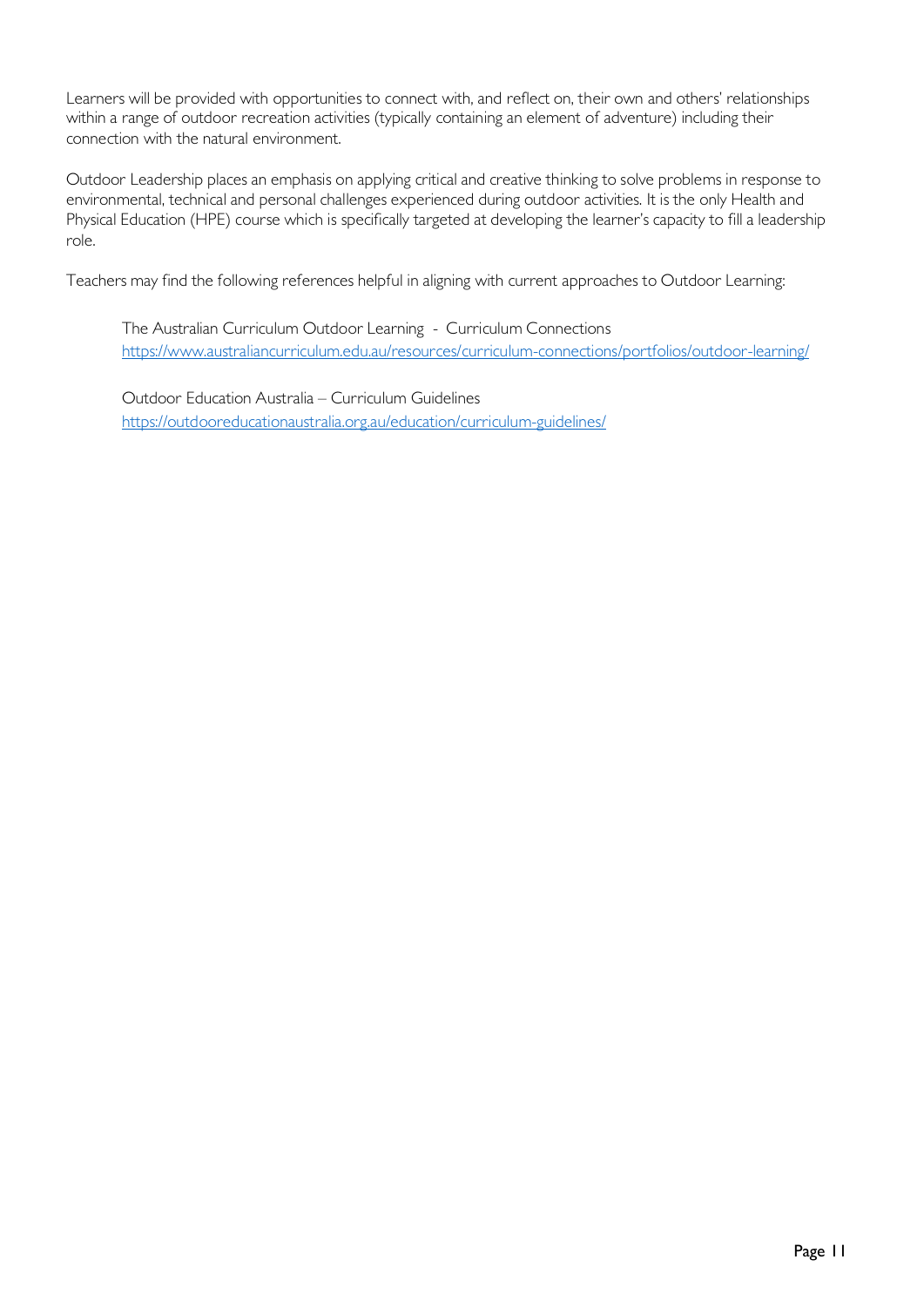# **WORK REQUIREMENTS**

The work requirements outlined in the course document should form the minimum assessment tasks for each of the units. Teachers will need to acknowledge these requirements when designing their scope and sequence however, additional assessment (particularly of a formative nature) may be included to support and enhance the learning program. The learning activities, described in the preceding section, may support, facilitate and enrich learners' understandings in preparation for completion of the following work requirements.

# Summary of Minimum Work Requirements

| Unit           | <b>Task</b>                                                                                              | Criteria         | Elements                                                                       |
|----------------|----------------------------------------------------------------------------------------------------------|------------------|--------------------------------------------------------------------------------|
|                | One (oral presentation (3-5 min)                                                                         |                  | CI E2,3,7                                                                      |
|                | One (1) analytical response (800 words)                                                                  | 1, 8             | CI, EI, 2, 4, 6, 7<br>C8 E 1-81                                                |
|                | One (1) personal reflective response (800 - 1000 words)                                                  | 1, 3, 4, 8       | CI, EI, 2, 4, 6, 7<br>C3E1                                                     |
| $\overline{2}$ | One (1) comparative response<br>$(1000 - 1500)$                                                          | 2,3,4            | C2, E1,2,4<br>$C3, E1-3, 5$<br>C4 E I, 7                                       |
| $\overline{3}$ | One digital presentation -<br>$(5 - 10 \text{ minutes})$                                                 | 4, 5, 8          | C4, E 3,5,7<br>C5, E 2,3,4<br>C8 E 1-8                                         |
| 3              | One reflective response<br>(800-1000 words)                                                              | 2, 5, 8          | C <sub>2</sub> , E <sub>3</sub> , 4<br>C5, E 2,3,4<br>C8 E 1-8                 |
| $\overline{4}$ | One multimodal response<br>$(5-10 \text{ minutes})$                                                      | 6, 8             | C6, E 1,3,5<br>C8 E 1-8                                                        |
| $\overline{4}$ | One analytical response<br>(1000 words)(1000 words)                                                      | 3, 5, 6          | C3, E4,5<br>C5, E1,5<br>C6 E 1,5,6                                             |
| 5              | One personal response<br>(1000 words or equivalent)                                                      | 6, 7, 8          | C6, E 2<br>$C7, E1-3$<br>C8, E1,,2,5                                           |
| 5              | One analytical response<br>(1000 words)                                                                  | 7,8              | $C7, E1-4$<br>C8, E I-6                                                        |
| 6              | Reflective report on planning and delivery of Personal Outdoor<br>Leadership Project (2000 - 2500 words) | 1, 3, 4, 5, 7, 8 | $CI, E1-7$<br>$C3, E1-3$<br>C4, E 2-5<br>$C5, E1-6$<br>C7, E1, 4<br>$C8, E1-5$ |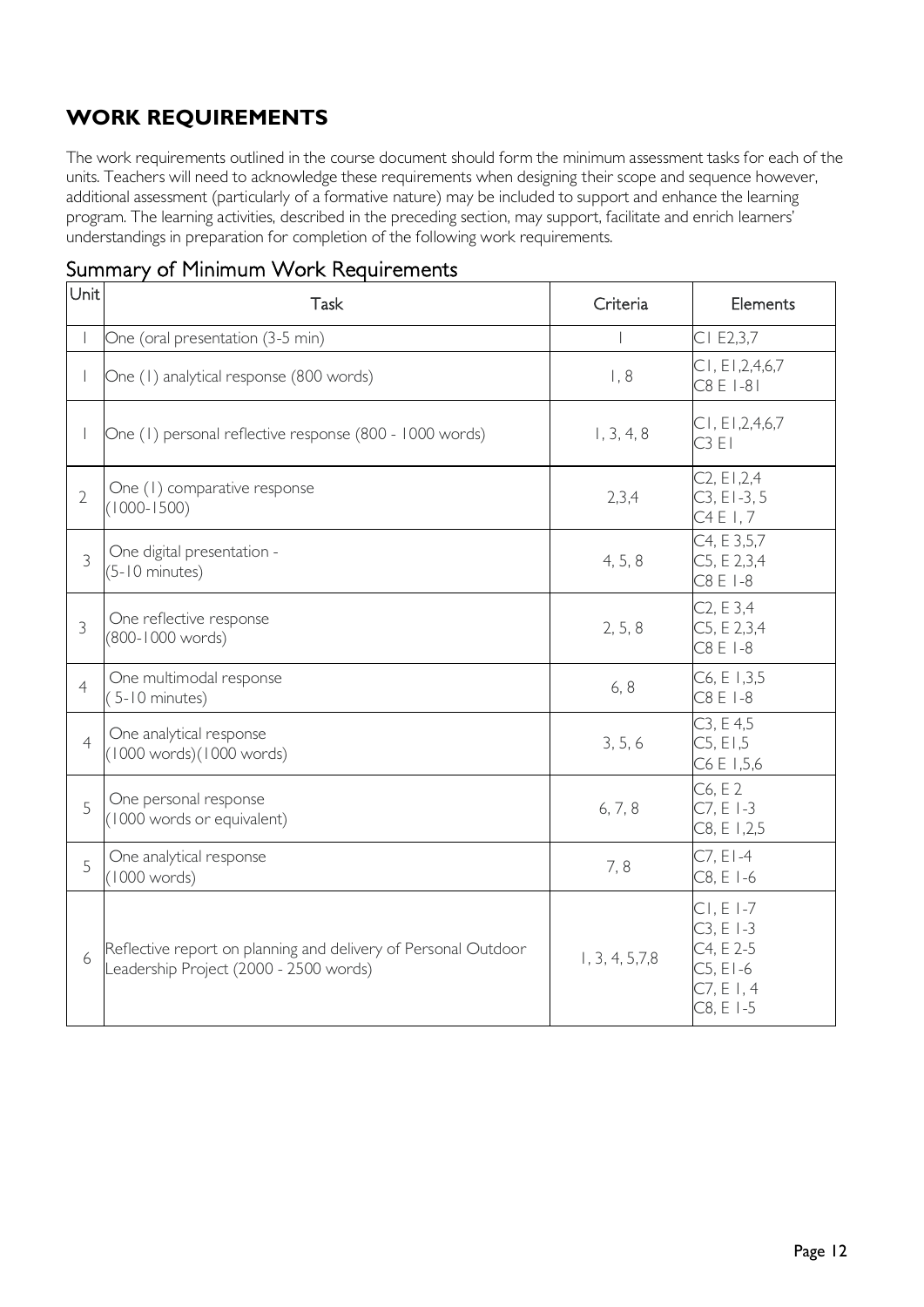# **RESOURCES**

#### **Recommended books**

Martin, B; Breunig, M; Wagstaff, M; and Goldenberg, M; 2017, Outdoor Leadership – Theory and Practice,  $2^{nd}$  edition, Human Kinetics.

Northouse, P, Leadership: Theory and Practice, 7th Edition, Western Michigan University, USA

Young, J., Hass, E.,McGown, E., 2010, Coyote's guide to connecting with nature, 2nd edition, Owlink Media, Washington, USA.

#### **Additional books**

Outdoor Leadership (OXP315113) – Peer Developed Teaching Guide 2015, Co-authored by Steve Cameron, Rebecca Hughes, Alison Savage, Pat Stam and David Witcomb, March 2014 (intended for update during 2018)

Eksteen, Chris, 2018, Group Dynamics: Icebreakers, team-building and leadership exercises (Outdoor Education Resource Series) Vol. 3, Panza Publishers, Florida USA.

Rath,T., Concie, B., 2009, Strengths Based Leadership: Great Leaders, Teams, and Why People Follow Galluip Press, Michigan, USA.

Graham, John 1997, Outdoor Leadership: Technique, Common Sense and Self Confidence, Mountaineers Book, UK.

[Strong sustainability for New Zealand,](https://docs.google.com/viewer?a=v&pid=sites&srcid=ZGVmYXVsdGRvbWFpbnxzdHJvbmdzdXN0YWluYWJpbGl0eXxneDo0ZGNmNWM1ZDgzNTY0MzU5) 2009, Nakedize Limited, New Zealand.

### **Film/video**

[Jumbo Wild](https://youtu.be/qNRYgn7T2C4) [Why the giant otter needs the snail](https://youtu.be/q5x0B_27EdA) [Alone](https://youtu.be/SrowegT_sOc) – TV series [Sea Shepherd -](https://youtu.be/WP7ZoO9aLZ8) Whale Wars

### **Websites**

[http://www.vcaa.vic.edu.au/Documents/vce/outdoor/OutdoorES\\_SD\\_2018.pdf](http://www.vcaa.vic.edu.au/Documents/vce/outdoor/OutdoorES_SD_2018.pdf) <https://www.australiancurriculum.edu.au/resources/curriculum-connections/portfolios/outdoor-learning/> <https://outdooreducationaustralia.org.au/event/the-australian-curriculum-learning-through-the-outdoors/> [The Outdoor Leader Online](http://outdoorleaderonline.org/content/olo/pagerend.php) <http://search.ror.unisa.edu.au/media/digital/open/9916123199301831/12143386400001831/13143386390001831/pdf> <https://outdoorsvictoria.org.au/category/outdoor-education/> <https://www.outdoor-learning.org/> <http://www.bbc.com/news/science-environment-36795912> <http://coyotesguide.com/> [Abebooks.com](https://www.abebooks.com/) [Strong sustainability for New Zealand](http://www.earthslimits.org/strong-sustainability-for-new-zealand/)

All URLs (website addresses) cited were accessed and checked for accuracy and appropriateness of content on February 7th, 2018. However, due to the transient nature of material placed on the web, their continuing accuracy cannot be guaranteed.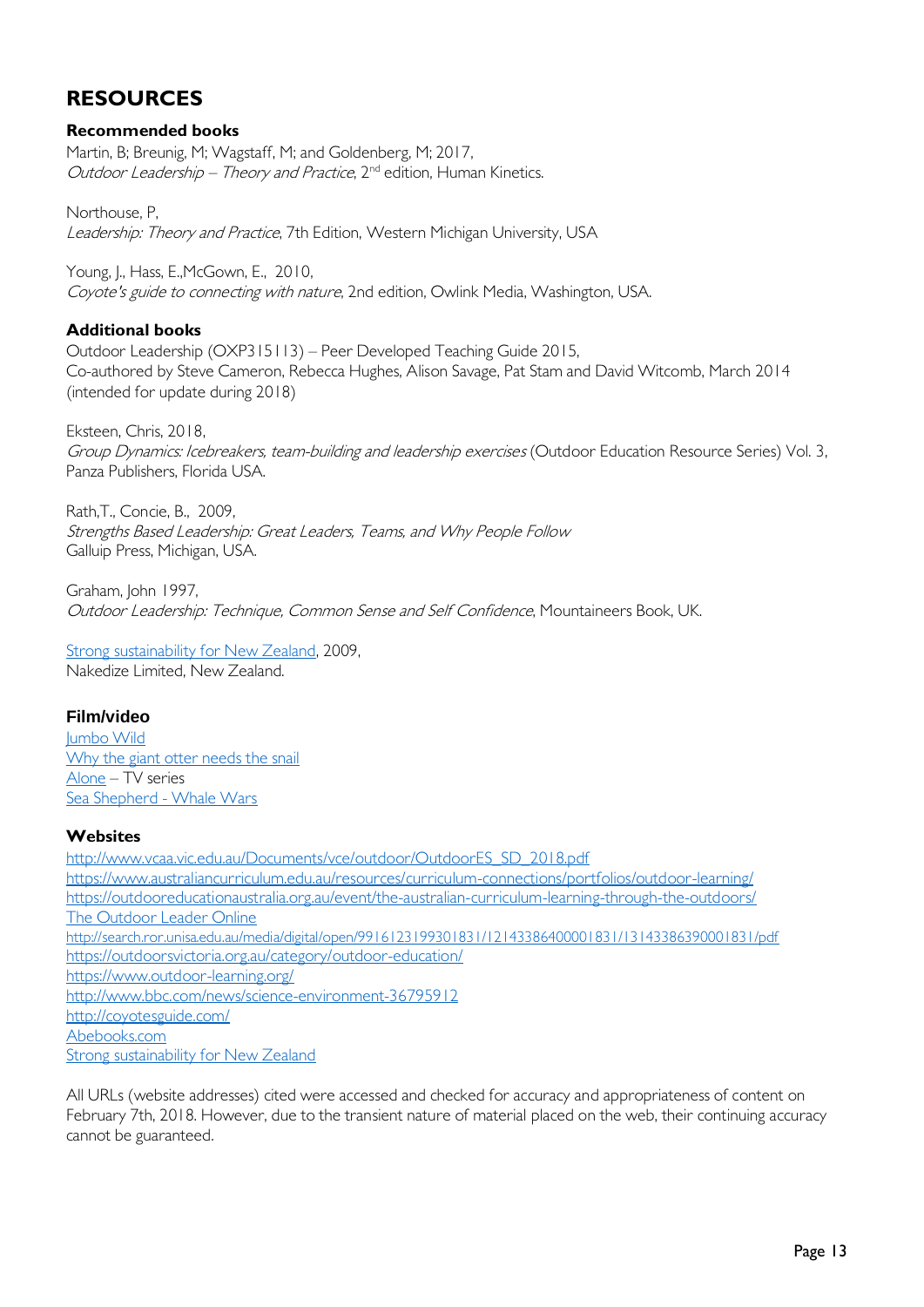## **GLOSSARY**

## **Unit 1**

Absolute risk: a category of risk, which for a given point in time and activity specified, is constant. It is the uppermost level of risk which could be present, before the impact of any safety measures or controls are considered

Briefing: a process of providing essential information to participants prior to the commencement of an activity or throughout an activity

Debriefing: a process of reflection completed at the end of an adventure activity to promote learning Goals: general outcomes that are hoped to be experienced by all participants are a result of being involved in an outdoor activity

GOPREPARE: an acronym for a planning framework for outdoor adventure activities, standing for: goals, objectives, participants, resources, equipment, plan, access, rationing and emergency plan

Objectives: Objectives accompany goals. They are specific and tangible ways in which goals can be achieved and include targets which can be met to ensure goals are being accomplished

Perceived risk: an individual's subjective assessment of the risk present in an outdoor adventure activity Real risk: absolute risk adjusted by the effect of safety controls and measures.

Risk Management / Risk Assessment and Management Strategies (RAMS): a process of identifying risks involved in outdoor adventure activities, assessing how people, environment and equipment could contribute to these risks and then applying strategies to reduce or remove the chance of the risk occurring

Risk: the potential to lose something of value, which could be physical (such as mobility from broken bones); mental (such as psychological stability); social (such as confidence through embarrassment or disgrace; or financial (such as loss of or damage to possessions)

SMART goals: an acronym for goal setting, standing for: specific, measurable, achievable, realistic and time-bound Topographical maps: a map showing the surface features of an area such as elevation, valleys, mountains and tracks

### **Unit 2**

Decision Making: the process of choosing the most appropriate option from a range of solutions

Equity: the quality of being fair and impartial

Goals: the object of a person's ambition or effort; an aim or desired result.

Hard Skills: skills which are easily trained and easily assessed, such as technical activity, safety and environmental skills Judgement: the ability to make an informed opinion based on past experience

Metaskills: higher-order core abilities that integrate hard and soft skills in a workable, systematic manner, including communication, decision making, judgement and problem solving

Objectives: Specific and tangible ways in which you will achieve your goals. They are targets which can be met to ensure goals are being accomplished.

Problem Solving: The process of applying an appropriate strategy to a specific situation

Qualities / Attributes: a quality or feature regarded as a characteristic or inherent part of someone

Relationship Orientation: the degree to which the leader is concerned about the group and the development of relationships within the group

Soft Skills: Soft skills relate to working in the field with people and include organisational and instructional skills. Soft skills are often intangible, difficult to measure and harder to train or assess than hard skills

Task Orientation: the degree to which the leader is concerned about completing the task or goal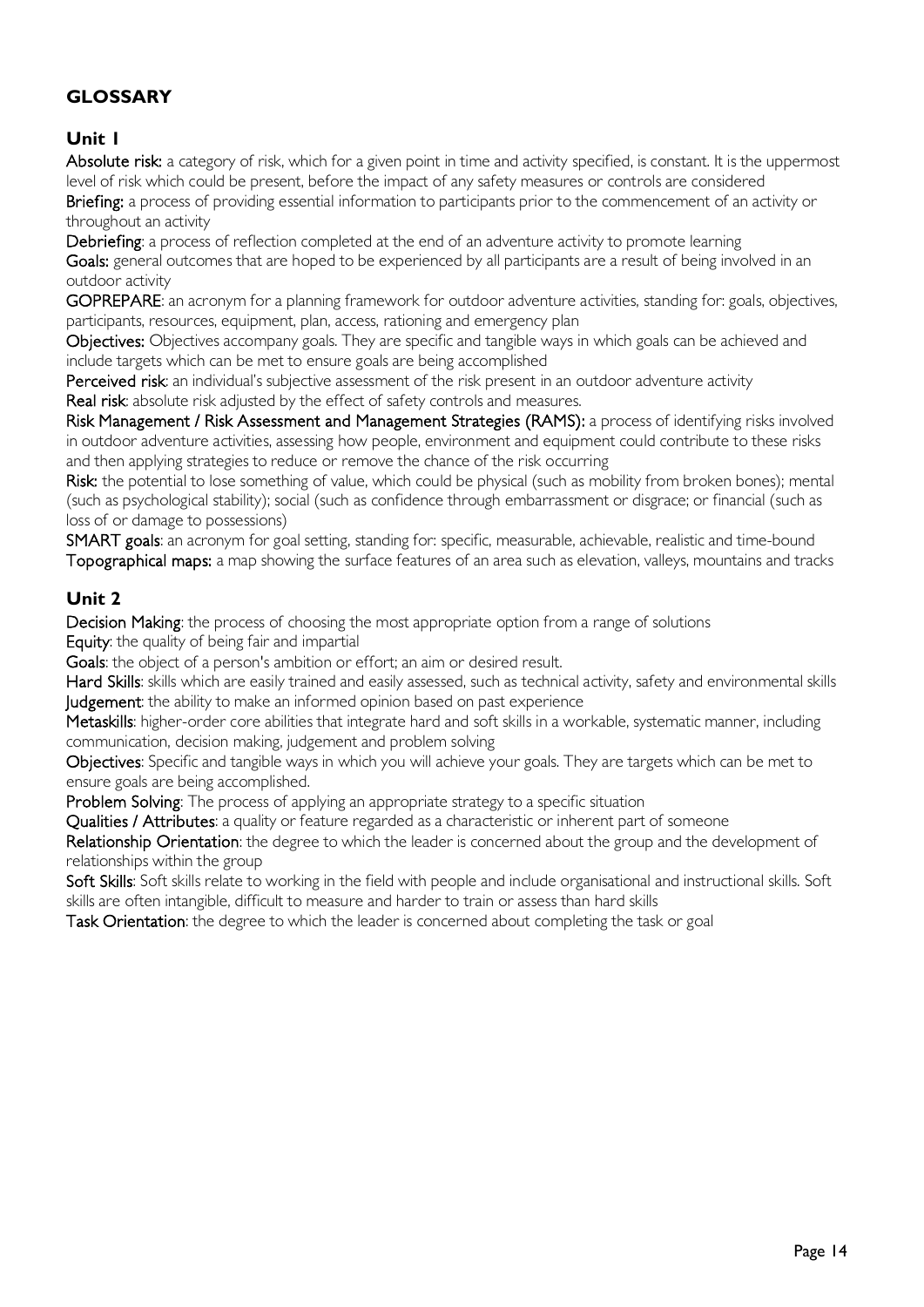## **Unit 3**

Accommodation: ow assertive, high cooperative conflict management strategy which involves a allowing the other party to satisfy their concerns while neglecting your own

Avoidance: a low assertive, low cooperative conflict management strategy which involves not paying attention to the conflict and not taking any action to resolve it

Collaboration: a high cooperative, high assertive conflict management strategy which involves cooperating with the other party to understand their concerns and expressing your own concerns in an effort to find a mutually and completely satisfactory solution

Communication: information exchange directed at conveying meaning and understanding between two or more people

Competition: a high assertive, low cooperative conflict management strategy which involves using formal authority or other power that you possess to satisfy your concerns without regard to the concerns of the party that you are in conflict with

Compromise: a medium assertive, medium cooperative conflict management strategy which involves attempting to resolve a conflict by identifying a solution that is partially satisfactory to both parties, but completely satisfactory to neither.

Conflict: tension between individuals when each person wants a different outcome

Effective communication: when people receiving the information alter their performances or beliefs on the basis of what the senders meant to convey

Facilitation: the process of moving a group or individual toward a desired outcome Outdoor Leadership Group dynamics: interactions that influence the attitudes and behaviour of people when they are grouped with others through either choice or accidental circumstances

Group needs: actions and behaviours which keep group relationships positive and require awareness of emotions and feelings

Individual needs: refer to Maslow's Hierarchy of Needs

Maslow's Hierarchy of Needs: a motivational theory represented by a hierarchical pyramid, which suggests people are directed toward goal attainment by achieving the highest levels of which they are capable

Semantic noise: noise which impacts the encoding and decoding stages of communication and results from how words are used and defined such as technical jargon which prevents understanding

Semantic: relating to the meaning of words

Task needs: the behaviours required of the group and leader in order to move towards accomplishing goals Tolerance: a fair, objective, and permissive attitude toward opinions, beliefs, and practices that differ from one's own **Unit 4**

Ecological sustainability: the use of a species or ecosystem within the capacity of the species, ecosystem and bioregion for renewal and regeneration

Environmental Management: actions taken by individuals, groups and governments in order to manage the impact and interactions of humans on the environment

Minimal Impact: a code of practice for users of natural areas designed to maintain the ecological and intrinsic values of natural settings

Stakeholders: a person or group with a concern or interest in something

Sustainability: the ability to carry out an activity without damaging the long-term health and integrity of natural and cultural environments

Wilderness area: an environment that is large, remote and untouched or relatively untouched, by humans